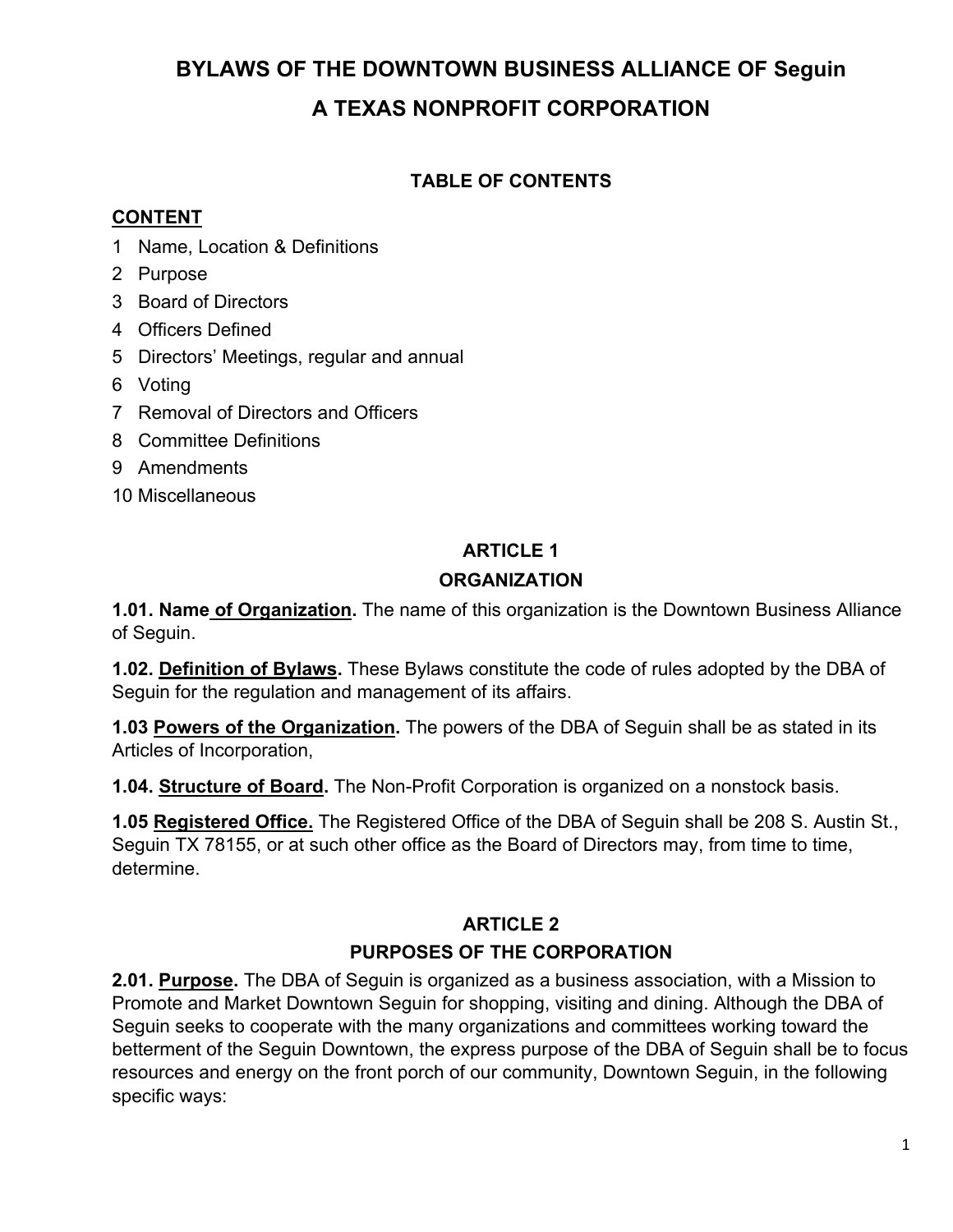a. By stimulating community pride and facilitating civic action and municipal improvements in Downtown Seguin.

b. By providing a framework for coordinating community planning, development, and management in Downtown Seguin.

c. By encouraging and facilitating public-private cooperation and coordination of activities to promote Downtown Seguin and community vitality and to improve the physical environment, aesthetics, social welfare and economic condition of Seguin.

d. By organizing, sponsoring and coordinating activities and events that promote Seguin, enhance its image and generate economic opportunities.

e. By educating and informing citizens on topics of interest and concern concerning Downtown Seguin and by facilitating citizen involvement in community improvement plans, programs and projects.

f. By initiating and participating in the development and implementation of economic and community development strategies.

g. By encouraging and promoting reinvestment in Downtown infrastructure and commerce to create and retain jobs for the community.

h. By cooperating with individuals and organizations that focuses in reinvestment in the community.

i. By developing programs, projects and services that preserve architectural character, cultural heritage, and economic vitality in order to revitalize Downtown Seguin.

In furtherance of the foregoing, the DBA of Seguin may request, receive, hold and use contributions, gifts or grants made available for such purposes by federal, state or local governments or any private corporation, association, foundation, organization or person.

#### **ARTICLE 3 BOARD OF DIRECTORS**

**3.01. Definition of Board of Directors.** The Board of Directors is that group of persons vested with control and management of the business and affairs of the DBA of Seguin.

**3.02. Appointment and Election of Directors.** A nominating committee shall prepare a slate of directors for approval at the annual meeting.

**3.03. Qualifications of Directors**. The qualifications for becoming and remaining a Director of the DBA of Seguin are as follows:

a. Directors must be residents of Seguin (defined as within zip code 78155 on the date of adoption of these bylaws), or

b. Directors must be the owners of businesses or real estate in Seguin, or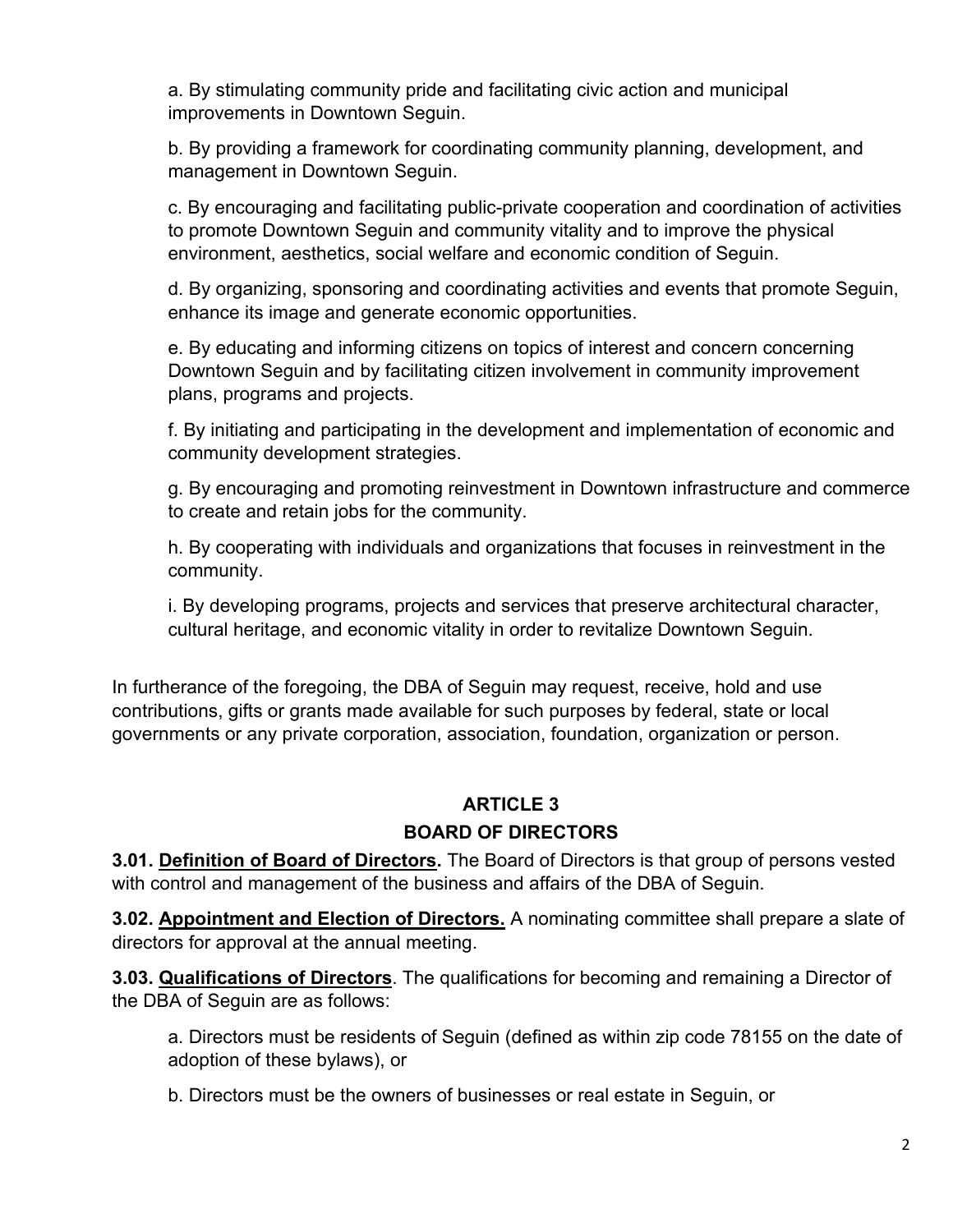c. Directors must be employed in Seguin.

**3.04. Number of Directors**. The number of Directors for the DBA of Seguin shall be 11 persons.

**3.05 Composition of Board.** The Board shall be representative of varied constituencies and disciplines representing the needs of Downtown Seguin.

**3.06. Terms of Directors.** At the meeting held for adoption of these bylaws, three (3) members shall be appointed for a period of one (1) year; four (4) members for a period of two (2) years; and four (4) members for a period of three (3) years. Thereafter, at each annual meeting, members will be appointed or reappointed for those terms that have expired. At such time, members shall be appointed for a term of three years. No member shall serve more than two consecutive three-year terms.

**3.07. Vacancies on the Board.** The Board may declare vacant the seat of any member of the Board who is absent from three (3) consecutive regular DBA of Seguin Board Meetings without furnishing satisfactory explanation to the Board. Any vacancy occurring in the Board of Directors will be filled by appointment by the Board of Directors. The new Director appointed to fill the vacancy will serve for the unexpired term of the predecessor in office.

**3.08. Annual Meeting.** There shall be an Annual Meeting of the Board of Directors in January of each year for the purpose of electing Directors and transacting any other business as may properly come before the meeting.

**3.09. Notice of Meeting.** The Secretary of the DBA of Seguin shall email notice of the Annual Meeting to all members at least 10 days prior to the meeting.

**3.10 Ex Officio Members.** Leadership from the Seguin Area Chamber of Commerce, Seguin Main Street, Seguin Economic Development Corporation and Seguin Guadalupe County Hispanic Chamber shall be invited to serve as non-voting members of the Board of Directors.

### **ARTICLE 4 OFFICERS**

**4.01. Roster of Officers.** The Officers of the DBA of Seguin shall be chosen from the Board of Directors and shall be President, Vice President, Secretary and Treasurer **4.02. Selection of Officers.** The Officers of the DBA of Seguin shall be elected and appointed annually by the Board of Directors. Each officer will remain in office until a successor to such office has been selected and qualified.

**4.03. President.** The President shall be the Chief Executive Officer of the Board of Directors and shall supervise and control the affairs of the DBA of Seguin, subject to the control of the Board of Directors or Directorial Committees. The President shall perform all duties to such office and such other duties as may be provided in the bylaws or as may be prescribed from time to time by the Board of Directors. The President shall:

a. Preside at all meetings of the DBA of Seguin and shall be an ex-officio member of all Committees.

b. Present an annual report of the work of the DBA of Seguin at each annual meeting.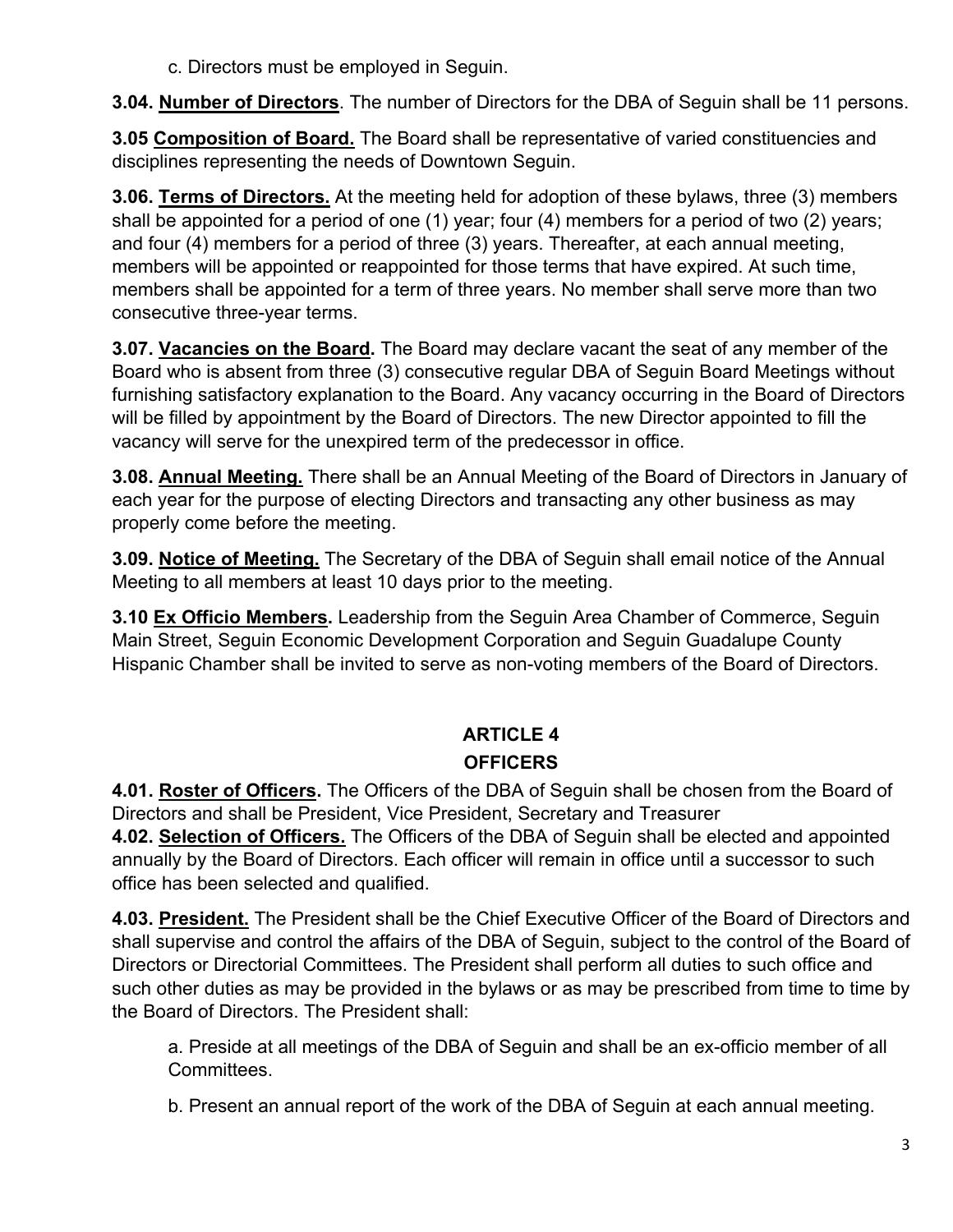c. Appoint all committees, temporary or permanent, from the membership of the Board of Directors or from the community at-large, consistent with Article 8 of these Bylaws.

d. See that all books, reports and certificates as required by law are properly kept or filed.

e. Have such powers as may be reasonably construed as belonging to the Chief Executive of any organization.

**4.04. Vice President.** The Vice President shall, in the event of the absence or inability of the President to exercise his/her office, become acting President of the DBA of Seguin with all the rights, privileges and powers as if he/she had been the duly elected President.

**4.05. Secretary.** The Secretary shall be responsible for the keeping of the minutes and records of the DBA of Seguin, except those kept by the Treasurer, and with the assistance of such staff as is available, shall prepare the agenda of regular and special meetings under the direction of the President, provide notice of all meetings as required by law or these Bylaws, and attend to correspondence of the DBA of Seguin. The Secretary shall perform all duties incident to the office of Secretary and such other duties as may be required by law, by the Articles of Incorporation, or by these Bylaws, or which may be assigned from time to time by the Board of Directors.

**4.06. Treasurer.** The Treasurer shall have charge and custody of all funds of the DBA of Seguin, shall deposit the funds as required by the Board of Directors, shall keep and maintain adequate and correct accounts of the DBA of Seguin's properties and business transactions, shall render reports and accountings to the Directors as required by the Boar d of Directors or by law, or by these bylaws, or which may be assigned from time to time by the Board of Directors.

**4.07. Assistant Officers.** Assistant Officers may be appointed by the Board of Directors as deemed necessary, and need not be members of the Board.

**4.08. Executive Director.** The DBA of Seguin may appoint an Executive Director, who is not a member of the board, and who shall serve at the pleasure of the Board, shall have general supervision over the administration of the business and affairs of the DBA of Seguin, subject to the direction and control of the Board. The Executive Director shall serve as a non-voting member of the Board of Directors.

# **ARTICLE 5 DIRECTORS' MEETINGS**

**5.01. Place of Directors' Meetings.** Meetings of the Board of Directors, regular or special, shall be held in Seguin TX at such places as the Board of Directors designates by resolution duly adopted.

**5.02. Regular Directors' Meetings.** A regular meeting schedule of the Board of Directors shall be set annually at the direction of the Board.

**5.03 Annual Board of Directors' Meeting.** An annual meeting of the Board of Directors shall be held at the first regular Directors' meeting of the calendar year.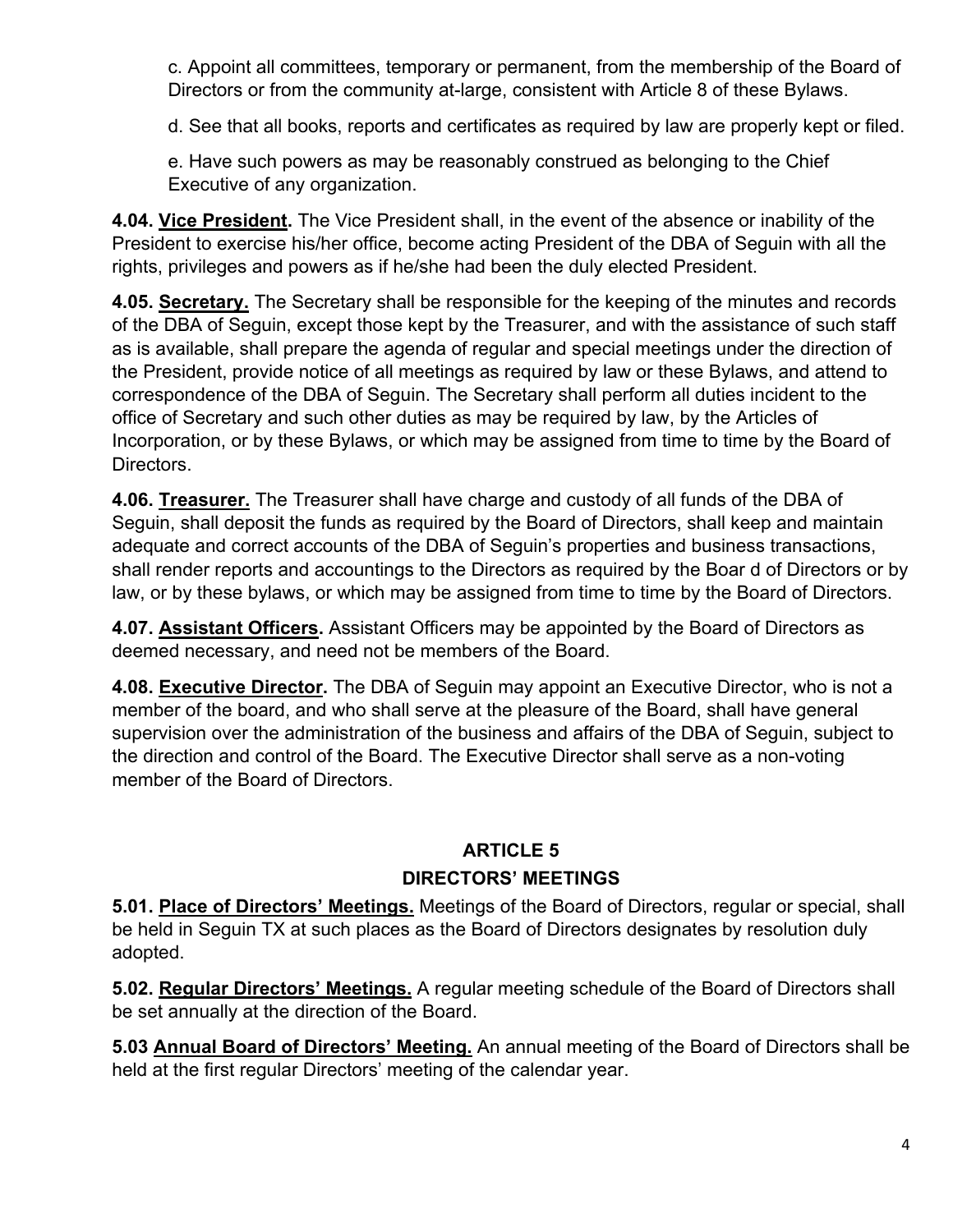**5.04. Notice of Directors' Special Meeting.** Written or printed notice stating the place, day and hour of any special meeting of the Board of Directors shall be delivered to each Director not less than two calendar days or five days by mail before the date of the meeting, by or at the direction of the President or the Secretary of the Board. If mailed, such notice will be deemed to be delivered when deposited in the United States mail addressed to the Director at his or her address as it appears on the records of this Corporation with postage prepaid. Such notice shall state the business to be transacted at, or the purpose of, such meeting.

**5.05. Call of Special Board Meetings.** A special meeting of the Board of Directors may be called by either:

- (i) The President, or
- (ii) Three of more members of the Board of Directors.

**5.06. Quorum of Directors.** The presence, in person, of a majority of the members of the Board of Directors shall constitute a quorum. The act of majority of the Directors present at a meeting at which a quorum is present shall be the act of the Board of Directors unless a greater number is required under the provisions of the Texas Non-Profit Corporation Act, the Articles of Incorporation of this Corporation, or any provision of these Bylaws.

**5.07. Rules of Order.** Unless otherwise specified or waived by a majority of the Directors present, Robert's Rules of Order shall govern the proceedings at the meetings of the Corporation.

## **ARTICLE 6 VOTING**

**6.01. Procedure.** Each Director shall have one vote. At all meetings, all votes shall be via voice. However, upon request of any member, any vote shall be by roll call.

**6.02. Meeting by Telephone or Electronic Medium.** The members, Board, or any committee may hold a meeting by telephone or electronic medium if all participants consent to it. A person's participation in a conference call meeting, whether he or she speaks, constitutes his or her presence at the meeting.

**6.03 Decision Without Meeting.** Any decision required or permitted to be made at a meeting of the members, Board, or any committee may be made without a meeting if written consent to the decision is signed by a quorum of persons entitled to vote on the matter. The original signed consents shall be placed in the DBA record book.

#### **ARTICLE 7**

# **REMOVAL OF DIRECTORS AND OFFICERS**

**7.01. Termination of Directorship.** Directorship shall be terminated upon receipt by the Board of the written resignation of a Director, by the death of a Director, by action pursuant to paragraph 3.07, or for cause detrimental to the Corporation as may be determined by the Board.

**7.02. Removal Procedures.** With respect to termination for cause, the President, with approval of the Board, shall appoint a Disciplinary Committee to investigate charges against the accused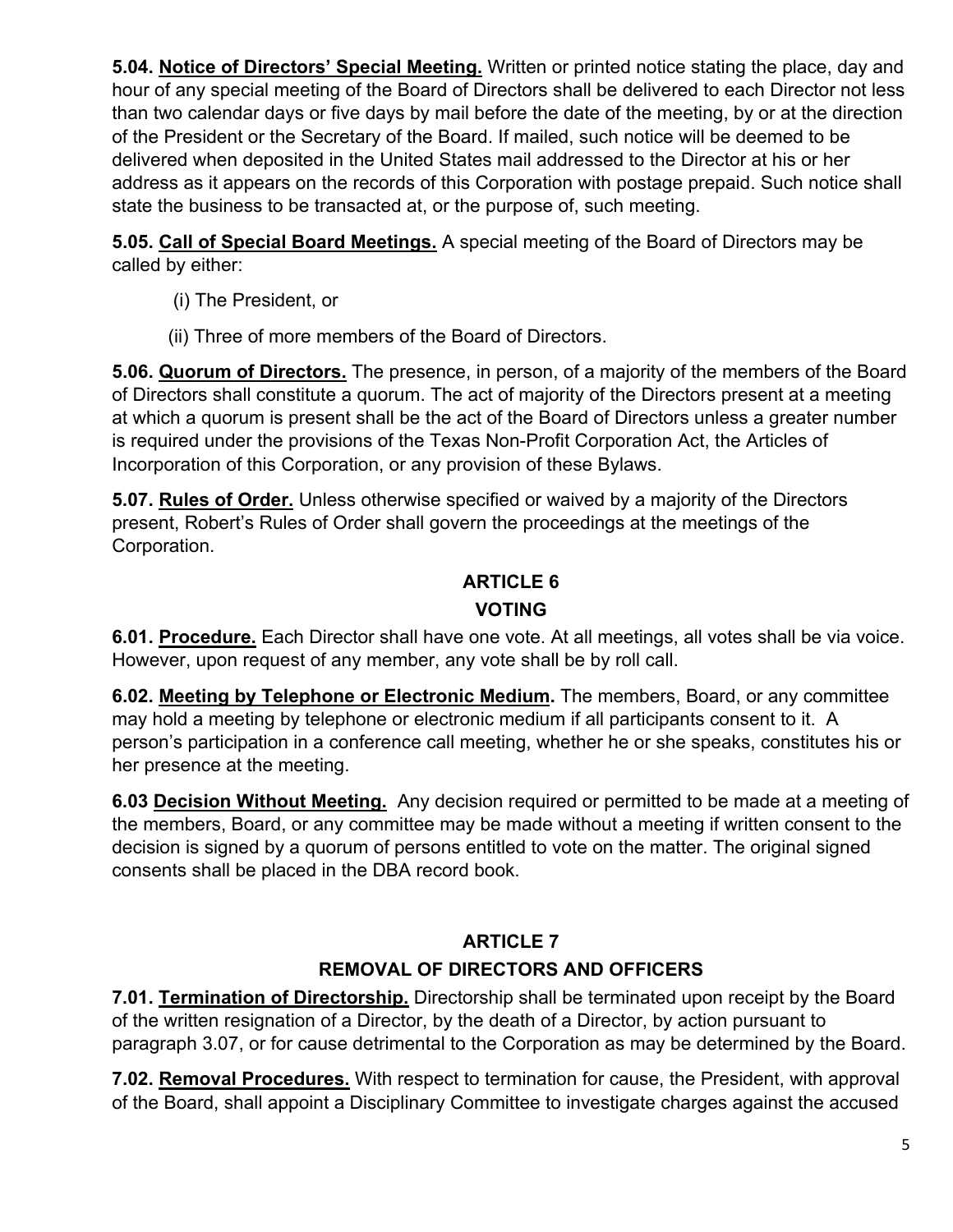member and to prepare a report of recommendations to the Board. The Committee shall present the reasons for removal in writing to the Board and to the person sought to be removed and shall conduct a hearing. The Board shall adopt such rules as considered necessary for the best interest of the organization for this hearing. A two-thirds vote of the Board of Directors' membership shall be sufficient to reeve a Director. All proceedings for the removal of any Director shall only be brought before the Board of Directors.

**7.03 Removal of Officers.** Any officer may be removed by two-thirds vote of the Board of Directors wherever in their judgment the best interests of the Corporation shall be served. However, such removal shall be without prejudice to any contract rights of the Officer so removed.

## **ARTICLE 8 COMMITTEES**

**8.01. Definition of Committees.** The DBA of Seguin may have certain committees, each of which shall consist of one or more Directors, which shall have and exercise some prescribed authority in the management of the DBA of Segin. However, no such committee shall have the authority of the Board in reference to affecting any of the following:

(1) Filing of vacancies in the Board.

(2) Adoption, amendment or repeal of Articles of Incorporation or of Bylaws.

(3) Amendment or repeal of any resolution of the Board/

(4) Action of matters committed by Bylaws or resolution of the Board to another committee of the Board.

**8.02. Appointment of Committees.** The President may, with the approval of the Board of Directors, designate and appoint Standing or Special Committees and delegate to such Committees specific and described authority of the Board of Directors to exercise in the management of this Corporation. However, the creation of such Committees will not operate to relieve the Board of Directors, or any individual Director, of any responsibility imposed on such personnel otherwise by law.

**8.03. Executive Committee.** There shall be an Executive Committee of the Board, composed of the President, Vice President, Secretary and Treasurer. Up to three additional members of the Board may be appointed to the Committee by the President at the Annual Meeting. The Executive Committee shall meet at the call of the President and shall act in the interim between regular DBA of Seguin meetings.

**8.04. Special Committees.** The President may, with the approval of the Board of Directors, designate and appoint Special Committees designed to transact certain ministerial business of the DBA or to advise the Board of Directors in technical matters. An Office or Director shall chair such Committees or Advisor as designated by the President. The Board may terminate any such committee by resolution.

**8.05. Standing Committees**. The President may, with the approval of the Board of Direcotrs, designate and appoint Standing Committees to facilitate the development, operation and management of DBA programs and projects. A DBA Officer or Director shall Chair such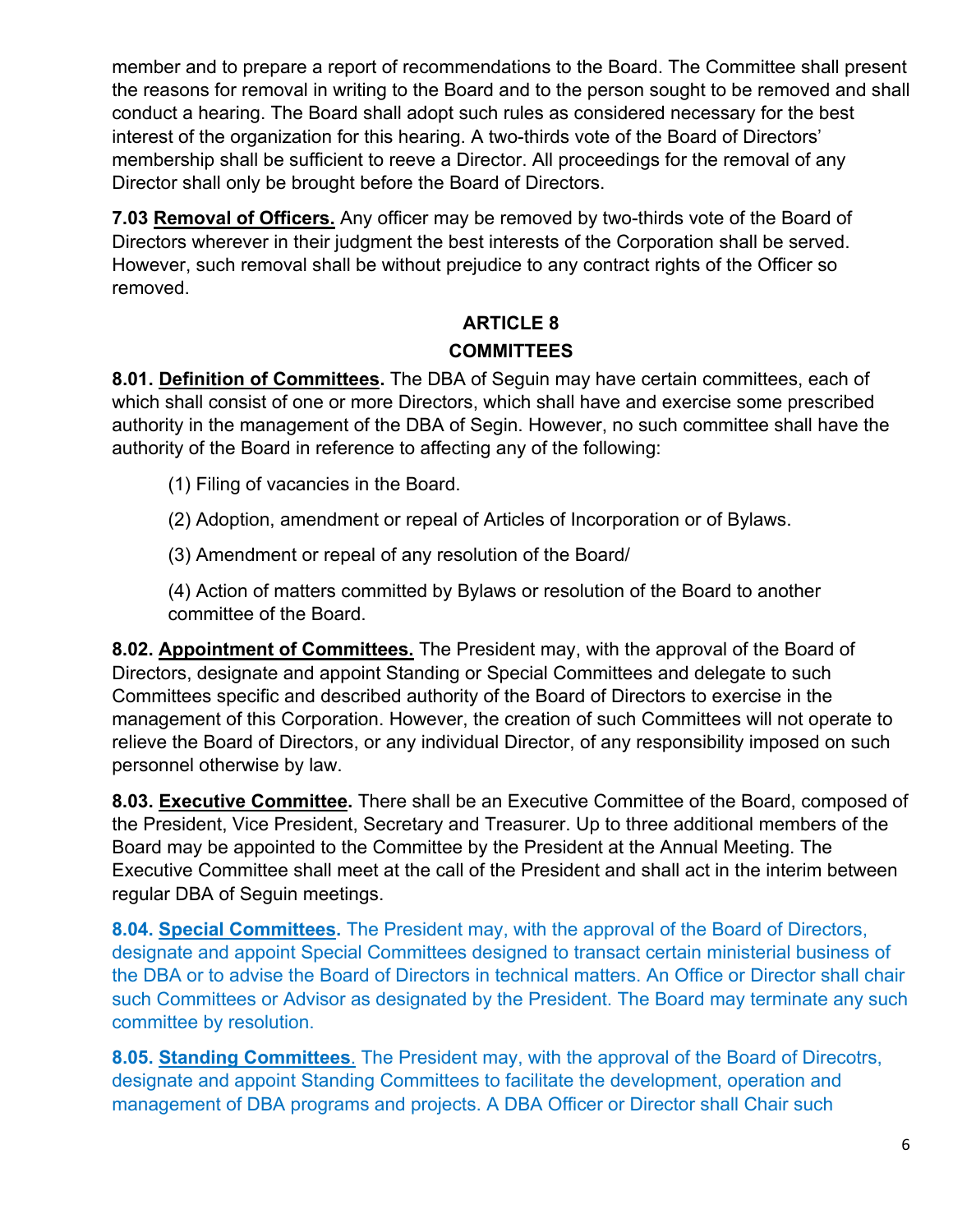Committees as designated by the President. The Board may terminate any such Committee by resolution. Standing Committees are established as set forth herein:

 a) Any matters appropriate for consideration by a Standing Committee shall be delegated by the Annual Work Plan, pursued by the Committee itself or referred by the Board, the President, or the Executive Committee. The Board retains financial oversight for any expenditures. Work items pursued by the Committee shall first be brought before the Board for consideration.

 b) Standing Committees are charged with working in cooperation with any existing Community organizations sharing their focus. The following shall be the initial Standing Committees of the Seguin DBA:

Marketing Committee

Membership Development

Special Event / Fundraising

**8.06. Committee Procedures**. All Committees shall be responsible to and advise the Board on the subject areas assigned. Meetings shall be as determined by the members. Signed Minutes shall be kept of all meetings. Robert's Rules of Order shall govern all meetings. The Board shall resolve any unresolved difference.

#### **ARTICLE 9 OPERATIONS**

**9.01. Fiscal Year.** The fiscal year of the DBA shall commence January 1 and end December 31 of each year.

**9.02. Execution of Documents**. The Treasurer shall supervise the maintenance and keeping of records of all receipts and disbursements, which records may be audited annual by an independent Certified Public Accountant. Except as otherwise provided by law, checks, drafts, promissory notes, orders for payment of money, and other evidences of indebtedness of the DBA will be co-signed by the President. Individuals designated by the Board may sign contracts, leases or other instruments executed in the name of and on behalf of the DBA.

**9.03. Books and Records**. The DBA shall keep correct and complete books and records of account and shall keep minutes of the proceedings of the Board of Directors and Standing Committees. The DBA shall keep at its registered office or principal place of business a membership register giving names, addresses and showing classes or other details of the membership, the original or copy of its Bylaws including amendments to date certified by the Secretary of the DBA.

**9.04. Inspection of Books and Records**. All books and records may be inspected by any Director or his agent or attorney for any proper purpose at any reasonable time. The DBA's Tax Return shall be made available to any person upon request.

**9.05. Purchase of Supplies and Equipment**. The President administers purchasing of all supplies and equipment. Whenever possible, these items will be purchased from DBA members. No purchase will be made for any purpose which is not authorized in the budget unless prior approval is obtained from the President. A receipt must be submitted for all purchases and given to the Treasurer by the next business day.